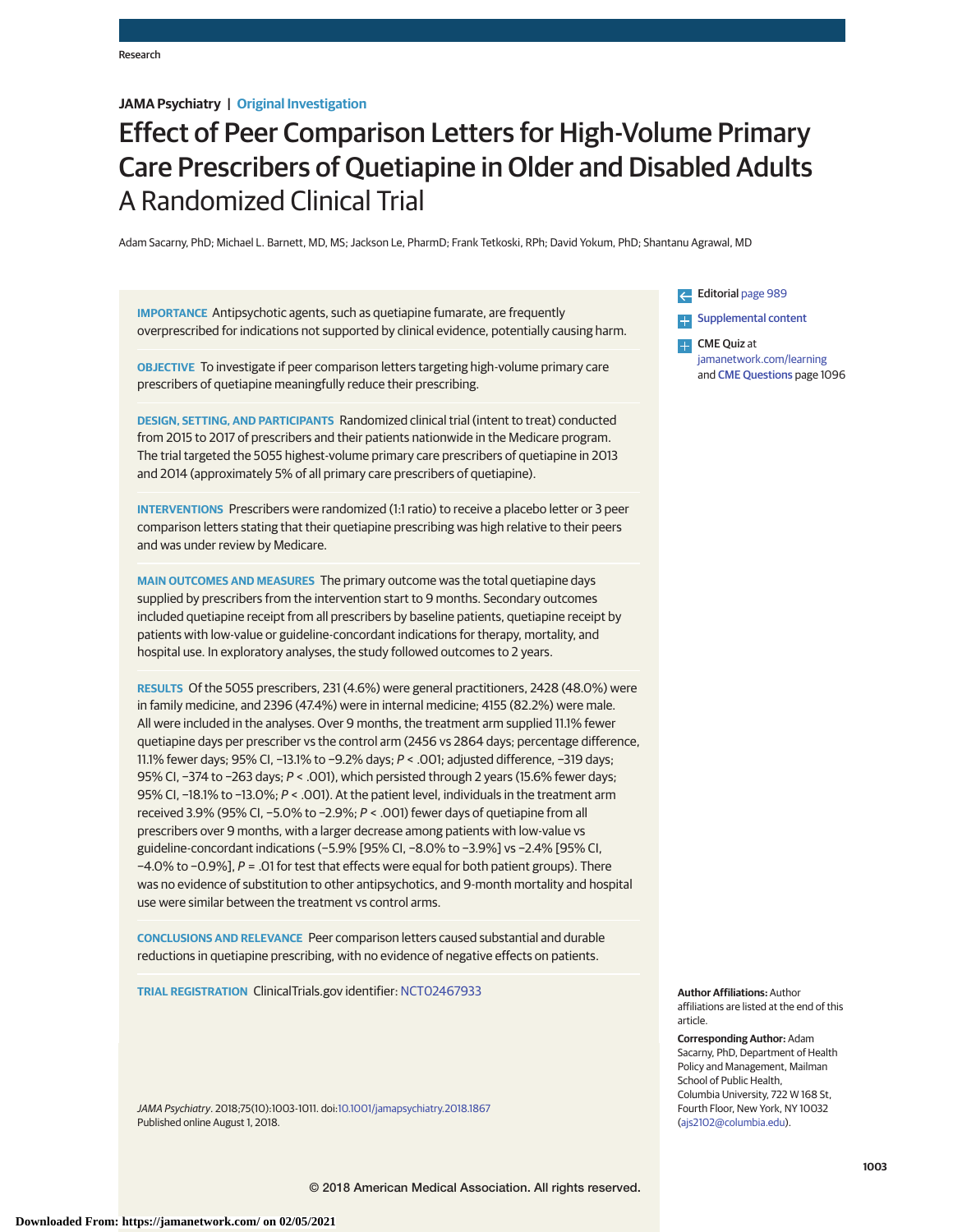very year, millions of older adults are prescribed<br>atypical antipsychotic agents for off-label use beyond<br>the indications approved by the US Food and Drug<br>Administration (EDA), which are limited to schizophronia atypical antipsychotic agents for off-label use beyond Administration (FDA), which are limited to schizophrenia, bipolar disorder, and some cases of depression.<sup>1</sup> Off-label prescribing to older adults for other indications, such as behavioral symptoms in dementia, anxiety, and insomnia, has continued<sup>2-4</sup> despite a large body of evidence that the use of atypical antipsychotics is associated with significant harm in these populations.<sup>5-9</sup> These harms include a host of adverse outcomes, such as increased risk of death, cognitive decline, extrapyramidal symptoms, and sedation.<sup>7,10-12</sup>

This evidence has contributed to a broad consensus among psychiatric experts that excessive off-label use of antipsychotic medications in older adults, particularly those with dementia, is a serious problem. Multiple Choosing Wisely recommendations from the American Psychiatric Association target off-label use of antipsychotics.<sup>13</sup> The FDA has warned against the use of antipsychotics for the treatment of elderly individuals with dementia.<sup>14</sup> The American Geriatrics Society recommends that these drugs be used only when other interventions have failed and the patient threatens self-harm or harm to others.<sup>15</sup>

Quetiapine fumarate is an atypical antipsychotic that is prescribed at a particularly high frequency for off-label use. In the United States, 2.8 million patients fill a prescription for quetiapine annually,<sup>16</sup> but as much as 75% of quetiapine prescribing lacks a basis in clinical evidence, making it an attractive target for interventions to reduce off-label prescribing.<sup>17</sup>

The widespread off-label use of antipsychotics in spite of clear guidelines has attracted the attention of the Centers for Medicare & Medicaid Services (CMS) and federal oversight agencies.<sup>2,18</sup> However, there is a gap between the need to curb antipsychotic overprescribing and the evidence base of effective interventions to change prescriber behavior. One existing approach focuses on changing health care professionals' beliefs about the clinical benefits of prescribing; this intensive education can raise the quality of psychiatric medication prescribing.<sup>19,20</sup> Another set of techniques based on behavioral economics involves harnessing peer comparison messaging to nudge physicians to change behavior without financial incentives.<sup>21-26</sup> Yet, there is limited evidence on bringing health care professional education or behavioral nudges to a national scale. To our knowledge, no large-scale randomized behavioral interventions have targeted antipsychotic prescribing.

We performed a randomized clinical trial (intent to treat) of peer comparison letters to high quetiapine-prescribing primary care physicians with the goal of reducing excessive prescribing to Medicare program beneficiaries. Because peer comparison letters are inexpensive and easily scaled, they could be a powerful approach to improve the safety of antipsychotic prescribing.

# **Methods**

## Study Design and Participants

This study used a placebo-controlled, parallel-group design with balanced randomization (1:1 ratio) to the control arm **Key Points**

**Question** Can behavioral nudges reduce inappropriate prescribing of antipsychotic agents and raise clinical quality for older and disabled patients, who often receive these drugs?

**Findings** In this randomized clinical trial, a peer comparison letter randomized across the 5055 highest Medicare prescribers of the antipsychotic quetiapine fumarate reduced prescribing for at least 2 years. Effects were larger than those observed in existing large-scale behavioral interventions, potentially because of the content of the peer comparison letter, which mentioned the potential for a review of prescribing activity.

**Meaning** Behavioral nudge interventions can raise the quality of prescribing, but research is still needed on how to most precisely target unsafe prescribing behavior.

(placebo letter) and treatment arm (peer comparison letter). The study was overseen by an interdisciplinary team at CMS and the US Office of Evaluation Sciences (Washington, DC), as well as institutional review boards at Columbia University (New York, New York), Harvard University (Boston, Massachusetts), and the Massachusetts Institute of Technology (Cambridge). The institutional review boards each waived informed consent for prescribers. The trial protocol can be found in [Supplement 1.](https://jama.jamanetwork.com/article.aspx?doi=10.1001/jamapsychiatry.2018.1867&utm_campaign=articlePDF%26utm_medium=articlePDFlink%26utm_source=articlePDF%26utm_content=jamapsychiatry.2018.1867)

Study participants were primary care practitioners (PCPs) or prescribers chosen by a CMS analysis of quetiapine prescribing in Medicare Part D (prescription drug coverage) in 2013 and 2014. We chose PCPs (prescribers with a specialty of general practice, family medicine, or internal medicine) because the lack of psychiatric specialization suggested less formal training in prescribing of antipsychotics. We defined quetiapine prescriptions as prescriptions for branded Seroquel (AstraZeneca Pharmaceuticals LP), Seroquel XR (AstraZeneca Pharmaceuticals LP), or generic quetiapine.

Power calculations indicated that a sample of 5000 would have 80% statistical power to detect an intervention effect of 1.5% to 1.7% on overall prescribing at the 5% significance level. Study participants were identified from the pool of PCPs with at least 10 quetiapine prescriptions in 2013 and 2014 who prescribed significantly more quetiapine than other such prescribers in their state. The PCPs were classified as high prescribers if their prescribing was at or above the 75th percentile plus a multiplier factor of the interquartile range vs other PCPs in the same state (a modified Tukey outlier method<sup>27</sup>) on 2 measures of quetiapine prescribing. These measures were (1) the number of quetiapine prescription fills supplied and (2) the total days of quetiapine supplied regardless of the number of patients [\(Supplement 1\)](https://jama.jamanetwork.com/article.aspx?doi=10.1001/jamapsychiatry.2018.1867&utm_campaign=articlePDF%26utm_medium=articlePDFlink%26utm_source=articlePDF%26utm_content=jamapsychiatry.2018.1867). A multiplier factor of 0.25 identified the 5055 highest-volume primary care prescribers (approximately 5% of all PCP prescribers of quetiapine) exceeding the outlier threshold for both measures in 2013 and 2014, which met our power calculations and became the study sample.

## Intervention

The intervention was amailed peer comparison letter using social norms from the Center for Program Integrity (Baltimore,

**1004 JAMA Psychiatry** October 2018 Volume 75, Number 10 **(Reprinted)** [jamapsychiatry.com](http://www.jamapsychiatry.com/?utm_campaign=articlePDF%26utm_medium=articlePDFlink%26utm_source=articlePDF%26utm_content=jamapsychiatry.2018.1867)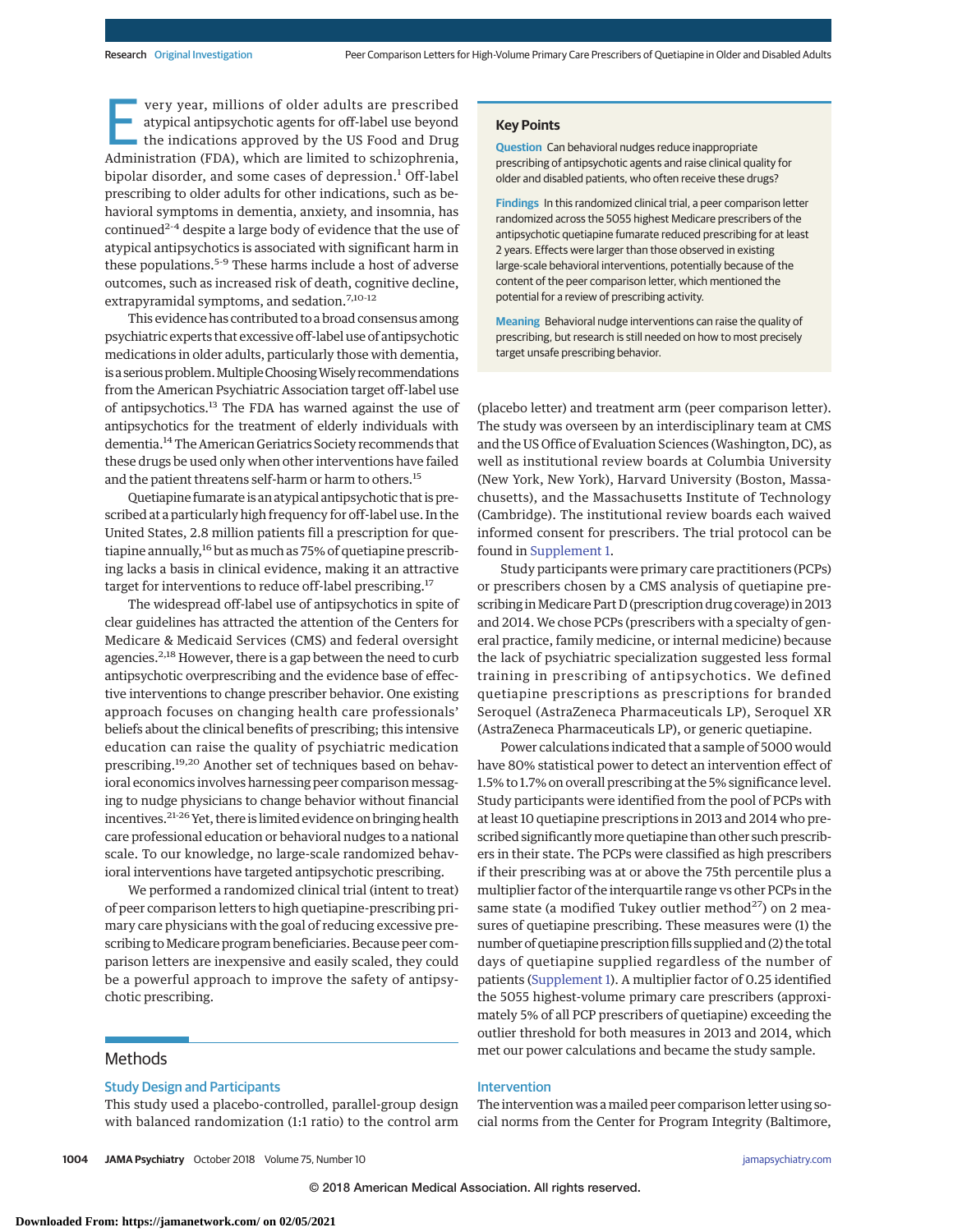Maryland) within CMS on PCPs' quetiapine-prescribing behavior.<sup>23</sup> Its message and format drew on insights from previous randomized evaluations of letter interventions.25,28,29 The letter [\(Supplement 1\)](https://jama.jamanetwork.com/article.aspx?doi=10.1001/jamapsychiatry.2018.1867&utm_campaign=articlePDF%26utm_medium=articlePDFlink%26utm_source=articlePDF%26utm_content=jamapsychiatry.2018.1867) indicated that the prescriber's quetiapine prescribing was under review by CMS and was extremely high relative to the within-state peers. The text of the letter discussed that high quetiapine prescribing could be appropriate but was concerning for medically unjustified use. The letter encouraged PCPs to review their prescribing patterns and explained that PCPs could expect to receive future communications from CMS. The placebo intervention was a letter and pamphlet discussing an unrelated Medicare enrollment regulation, sent to allow CMS to observe whether letters were returned to sender in the full sample.

Placebo and intervention letters weremailed in April 2015. Drawing on literature<sup>30</sup> that found that effects of letters grow when they are sent repeatedly, 2 follow-up intervention letters with more recent prescribing data were sent in August and October 2015 to treatment arm prescribers. An additional notice was sent to the control arm in June 2015 clarifying the enrollment process and the regulation.

The trial ended after the second follow-up letter on the request by CMS that the study team report the effect of the intervention. The prespecified analysis plan was finalized in March 2016, and researchers were then unmasked to the postintervention data.

## Randomization

Prescribers were allocated by the first study author (A.S.) to control and treatment arms. A random sequence of numbers and a prespecified rerandomization procedure were used [\(Supplement 1\)](https://jama.jamanetwork.com/article.aspx?doi=10.1001/jamapsychiatry.2018.1867&utm_campaign=articlePDF%26utm_medium=articlePDFlink%26utm_source=articlePDF%26utm_content=jamapsychiatry.2018.1867).

### Data Sources

We analyzed prescribers and patients using 100% Medicare claims data from 2013 to 2017, enrollment data from 2015 to 2017, and risk-adjustment data from 2013 and 2014. Data were analyzed using statistical software (Stata/MP, version 13; StataCorp LP).

## Prescriber-Level and Patient-Level Outcomes

The primary outcome was measured at the prescriber level and was prespecified as the cumulative total number of quetiapine days supplied by PCPs in the 9 months after the intervention start (the initial mailing of letters). This outcome measure counts the number of quetiapine fills at pharmacies paid by Medicare Part D that were attributed to the targeted prescriber, quantified using the total number of days of quetiapine in the prescription fills. We chose the total number of days of quetiapine to integrate both changes in prescribing to continuing patients and initiations to new patients. As an exploratory outcome, we also assessed total number of days of quetiapine over an extended duration of 2 years.

We prespecified several additional secondary outcomes at the prescriber level and the patient level; we highlight several herein and provide the full set in Supplement 1. At the prescriber level, we also examined new quetiapine starts by PCPs, defined as all quetiapine days supplied to patientswho had not received quetiapine from the study PCP during the last year. We also

| Table 1. Characteristics of Study Participants at Baseline <sup>a</sup> |  |
|-------------------------------------------------------------------------|--|
|-------------------------------------------------------------------------|--|

| Variable                                                               | Control       | <b>Treatment</b> |
|------------------------------------------------------------------------|---------------|------------------|
| <b>Characteristics of Prescribers</b>                                  | $(n = 2528)$  | $(n = 2527)$     |
| Quetiapine days supplied in 9-mo<br>baseline period, mean (SD)         |               |                  |
| To all patients                                                        | 2960 (2669)   | 2872 (2401)      |
| To new patients                                                        | 229 (260)     | 225 (243)        |
| To low-value patients                                                  | 846 (1307)    | 794 (1250)       |
| To quideline-concordant patients                                       | 786 (924)     | 769 (798)        |
| Prescriber enrolled to bill Original<br>Medicare, No. (%) <sup>b</sup> | 1745 (69.0)   | 1784 (70.6)      |
| Female sex, No. (%)                                                    | 447 (17.7)    | 453 (17.9)       |
| Specialty, No. (%)                                                     |               |                  |
| <b>General practitioner</b>                                            | 104(4.1)      | 127(5.0)         |
| <b>Family medicine</b>                                                 | 1186 (46.9)   | 1242 (49.1)      |
| Internal medicine                                                      | 1238 (49.0)   | 1158 (45.8)      |
| <b>Characteristics of Baseline Patients</b>                            | $(n = 45589)$ | $(n = 43911)$    |
| No. of patients by patient group                                       |               |                  |
| Low value                                                              | 12 105        | 11385            |
| Guideline concordant                                                   | 13050         | 12630            |
| Quetiapine days received in 9-mo<br>baseline period, mean (SD)         | 193 (118)     | 192 (117)        |
| Quetiapine days received by patient group,<br>mean $(SD)^c$            |               |                  |
| Low value, 26.2% of 89 500 patients                                    | 191 (116)     | 189 (116)        |
| Guideline concordant.<br>28.7% of 89 500 patients                      | 202 (118)     | 203(115)         |
| Age, mean (SD), y                                                      | 70.4 (16.2)   | 70.3 (16.2)      |
| Nonwhite race/ethnicity, No. (%)                                       | 13415 (29.4)  | 13 200 (30.1)    |
| Female sex, No. (%)                                                    | 29 144 (63.9) | 27 963 (63.7)    |
| Dementia or Alzheimer disease, No. (%)                                 | 20790 (45.6)  | 19 558 (44.5)    |
| Major psychiatric illness, No. (%)                                     | 21735 (47.7)  | 20 803 (47.4)    |
| Institutionalized in a long-term care<br>facility, No. (%)             | 7178 (15.7)   | 6468 (14.7)      |
| Qualifies for Medicare by disability,<br>No. (%)                       | 17028 (37.4)  | 16 315 (37.2)    |
| Dual Medicare-Medicaid eligible, No. (%)                               | 27 222 (59.7) | 26 158 (59.6)    |

<sup>a</sup> No. (%) is the number of observations (percentage of observations). The mean (SD) of days supplied or received refer to quetiapine fills in the baseline period, the 9 months before the intervention began. The only significant difference in control vs treatment baseline characteristics was in prescriber specialty ( $P = .04$ ). The sample was the 5055 study prescribers (prescriber rows) and 89 500 patients (patient rows).

b Original Medicare is the government health care payer in Medicare and is also called fee-for-service Medicare.

<sup>c</sup> The low-value and guideline-concordant patient shares do not sum to 100% because they exclude patients who carried both low-value and guideline-concordant diagnoses (18.8% [16 858 of 89 500] of baseline patients), neither a low-value nor a guideline-concordant diagnosis (24.0% [21 521 of 89 500] of patients), or no diagnosis data in 2013 and 2014 (2.2% [1951 of 89 500] of patients).

examined possible substitution toward similar atypical antipsychotic agents, the same drug class as quetiapine, as well as other psychiatric medications.

For patient-level outcomes, we defined a baseline cohort of patients as those receiving quetiapine from any study prescriber in the year before the intervention (Table 1 and [Supplement 1\)](https://jama.jamanetwork.com/article.aspx?doi=10.1001/jamapsychiatry.2018.1867&utm_campaign=articlePDF%26utm_medium=articlePDFlink%26utm_source=articlePDF%26utm_content=jamapsychiatry.2018.1867). For this cohort, we examined the number of quetiapine fills over 9 months and 2 years, measured in days of quetiapine from all prescribers, divided into the following 3 mutually exclusive sources: the patient's baseline study prescriber, other nonpsychiatric prescribers, and other psychiatric prescribers. We further examined health care use after the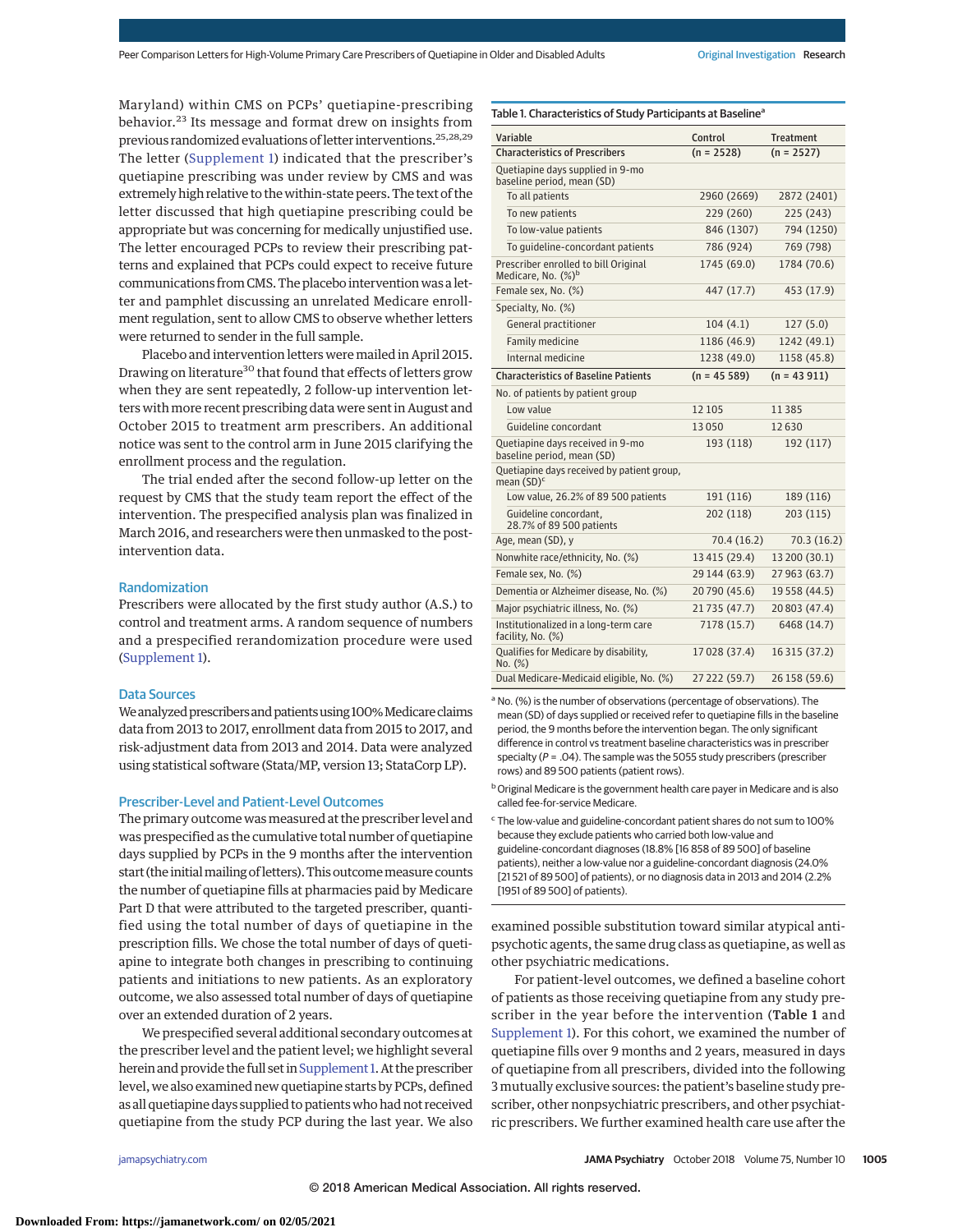

CMS indicates Centers for Medicare & Medicaid Services; CONSORT, Consolidated Standards of Reporting Trials. <sup>a</sup> Reproductions of letters can be found in [Supplement 1.](https://jama.jamanetwork.com/article.aspx?doi=10.1001/jamapsychiatry.2018.1867&utm_campaign=articlePDF%26utm_medium=articlePDFlink%26utm_source=articlePDF%26utm_content=jamapsychiatry.2018.1867)

intervention, including inpatient admissions, emergency department visits, and psychiatrist outpatient visits, all cumulative to 9 months.

Across several outcomes, we also assessed the effect of the intervention based on the likely indication for quetiapine prescribing. We defined the following 2 cohorts of patients: (1) those whose indications likely fell under the FDA's quetiapine black box warning (low-value prescribing) and (2) those with FDAapproved indications (guideline-concordant prescribing),<sup>14,31</sup> which also aligns with existing clinical guidelines.<sup>15</sup> Using preintervention diagnoses in 2013 and 2014, quetiapine prescribing for patients with schizophrenia, bipolar disorder, or major depression without dementia or Alzheimer disease was deemed guideline concordant, whereas quetiapine prescribing for patients with dementia or Alzheimer disease but none of the major psychiatric illnesses above was considered low value (eTable 1 in [Supplement 2\)](https://jama.jamanetwork.com/article.aspx?doi=10.1001/jamapsychiatry.2018.1867&utm_campaign=articlePDF%26utm_medium=articlePDFlink%26utm_source=articlePDF%26utm_content=jamapsychiatry.2018.1867). Patients in the low-value and guideline-concordant groups comprised 23 490 of 89 500 (26.2%) and 25 680 of 89 500 (28.7%) of the total baseline patient cohort, respectively (Table 1 and eTable 2 in [Supplement 2\)](https://jama.jamanetwork.com/article.aspx?doi=10.1001/jamapsychiatry.2018.1867&utm_campaign=articlePDF%26utm_medium=articlePDFlink%26utm_source=articlePDF%26utm_content=jamapsychiatry.2018.1867). The residual group was composed of patients with no history of either category of diagnoses or with a history of diagnoses in both categories [\(Supplement 1\)](https://jama.jamanetwork.com/article.aspx?doi=10.1001/jamapsychiatry.2018.1867&utm_campaign=articlePDF%26utm_medium=articlePDFlink%26utm_source=articlePDF%26utm_content=jamapsychiatry.2018.1867); exploratory analyses of this group showed effects similar to the overall effects.

## Statistical Analysis

We used multivariable linear regression models to evaluate the effect of the intervention. To increase the statistical power of our analyses, we prespecified multivariable adjustment for the level of the outcome before the start of the intervention and for several additional characteristics [\(Supplement 1\)](https://jama.jamanetwork.com/article.aspx?doi=10.1001/jamapsychiatry.2018.1867&utm_campaign=articlePDF%26utm_medium=articlePDFlink%26utm_source=articlePDF%26utm_content=jamapsychiatry.2018.1867).<sup>32,33</sup> We used robust variance techniques in all statistical models, and patient-level analyses accounted for intraprescriber correlation with clustering at the prescriber level. Two-sided hypothesis tests with *P* < .05 were considered significant. To facilitate comparisons of outcomes with different levels, in some analyses we estimated a percentage effect by dividing the absolute effect (eg, absolute difference in quetiapine days supplied) and 95% CI by the control arm mean outcome.

# Results

Of the 5055 study prescribers, 2528 prescribers were allocated to the control arm (placebo letter), and 2527 prescribers were allocated to the treatment arm (peer comparison letter). Two prescribers were not sent follow-up letters because they had died. Of the 5055 prescribers, 231 (4.6%) were general practitioners, 2428 (48.0%) were in family medicine, and 2396 (47.4%) were in internal medicine; 900 (17.8%) were female. All 5055 prescribers were included in analyses (Figure 1). The baseline patient cohort contained 89 500 patients, 45 589 aligned to the control arm and 43 911 aligned to the treatment arm (Table 1 and eFigure 1 in [Supplement 2\)](https://jama.jamanetwork.com/article.aspx?doi=10.1001/jamapsychiatry.2018.1867&utm_campaign=articlePDF%26utm_medium=articlePDFlink%26utm_source=articlePDF%26utm_content=jamapsychiatry.2018.1867).

The average prescriber in the study was responsible for supplying 2916 days (97 months) of quetiapine during the 9 months before the intervention (or about 3 months of quetiapine per week). On average, 820 (28.1%) of these days were to patients for likely low-value indications, and 778 (26.7%) were to patients for likely guideline-concordant indications. The average baseline patient received 193 days (6 months) of quetiapine during the 9-month preintervention period.

## Prescriber-Level Outcomes

During the 9-month postintervention period, the average treatment arm prescriber supplied 2456 days (82 months) of quetiapine vs 2864 days (96 months) in the control arm, an adjusted difference of −319 days (95% CI, −374 to −263 days) per prescriberor an 11.1% (95%CI,−13.1% to−9.2%;*P* < .001)decrease vs control (Table 2 and Figure 2A). Extending the postintervention period to 2 years, the cumulative effectwas a 15.6% (95% CI, −18.1% to −13.0%; *P* < .001) relative decrease vs control. The intervention was also associated with a significant decrease of 27.1% (95% CI, −31.1% to −23.1%; *P* < .001) relative to control in the volume of new quetiapine prescriptions over 9 months, which persisted cumulative to 2 years (−24.3% relative decrease; 95% CI, −28.0% to −20.6%; *P* < .001) (Table 2 and Figure 2B).

At the prescriber level, the intervention reduced quetiapine prescribing to both low-value and guideline-concordant patients (Table 2 and eFigure 2A in [Supplement 2\)](https://jama.jamanetwork.com/article.aspx?doi=10.1001/jamapsychiatry.2018.1867&utm_campaign=articlePDF%26utm_medium=articlePDFlink%26utm_source=articlePDF%26utm_content=jamapsychiatry.2018.1867). There was a smaller decrease in prescribing to guideline-concordant patients, although the effect was not statistically different compared with the decrease for low-value patients ( $P = 0.25$  for test that effects were equal over 9 months and *P* = .17 cumulative to 2 years).

## Patient-Level Outcomes

We also examined quetiapine prescribing at the patient level (ie, how the intervention affected the average baseline patient's receipt of quetiapine from all prescribers over the outcome period). The intervention was associated with a reduc-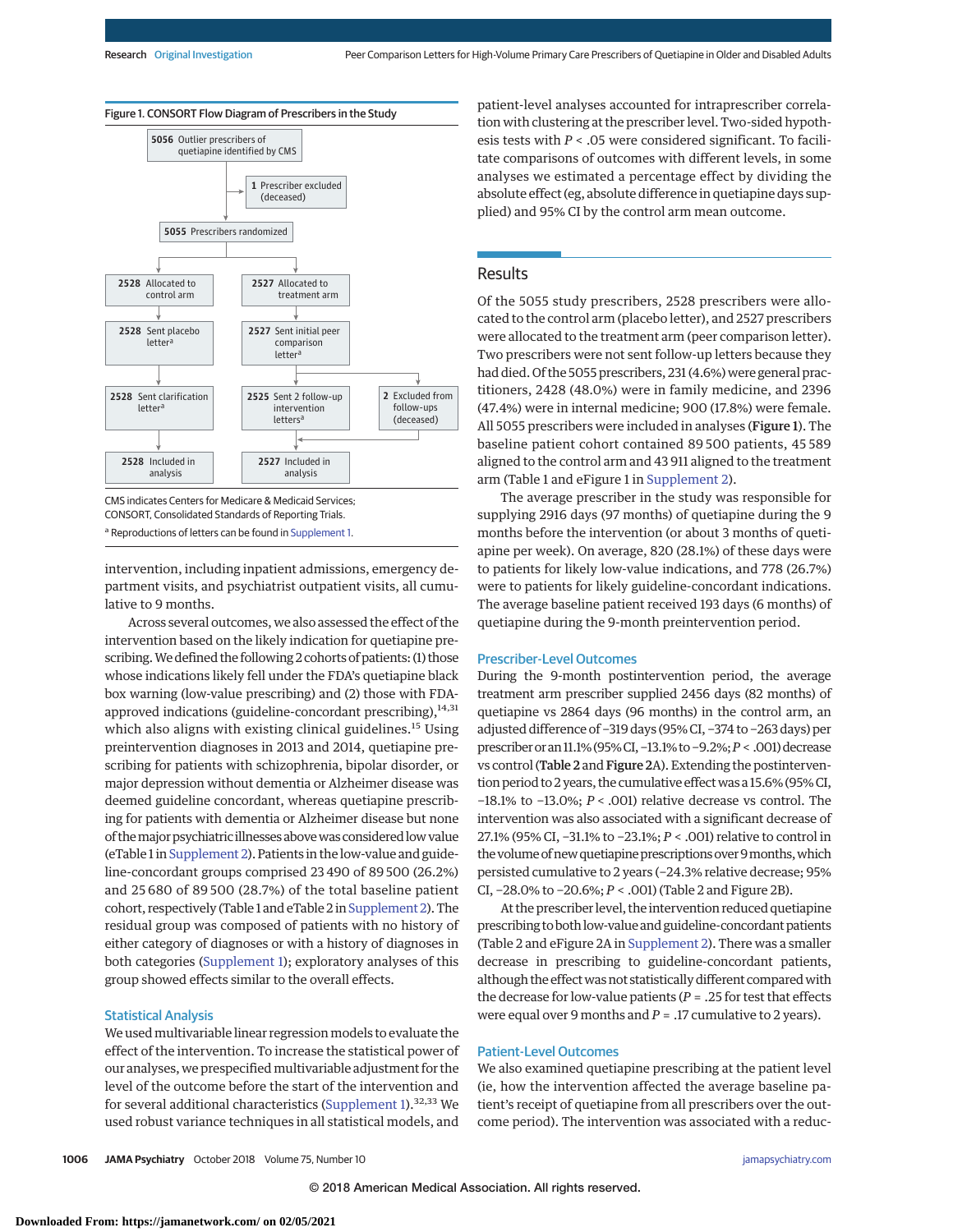| Variable                                               | No. <sup>b</sup> | Control<br><b>Mean</b> | <b>Treatment</b><br>Mean | <b>Difference</b><br>(95% CI)        | P Value | Adjusted<br><b>Difference</b><br>$(95\%$ CI) <sup>c</sup>   | Percentage<br><b>Difference</b><br>$(95\%$ CI) <sup>d</sup> | P Value |
|--------------------------------------------------------|------------------|------------------------|--------------------------|--------------------------------------|---------|-------------------------------------------------------------|-------------------------------------------------------------|---------|
| Cumulative Total Quetiapine Days Over 9 mo             |                  |                        |                          |                                      |         |                                                             |                                                             |         |
| Per prescriber:<br>quetiapine days supplied            |                  |                        |                          |                                      |         |                                                             |                                                             |         |
| To all patients                                        | 5055             | 2864                   | 2456                     | $-408$ ( $-548$ to $-268$ )          | < .001  | $-319$ ( $-374$ to $-263$ )                                 | $-11.1$ ( $-13.1$ to $-9.2$ )                               | < .001  |
| To new patients                                        | 5055             | 219                    | 157                      | $-62$ ( $-74$ to $-49$ )             | < .001  | $-59$ ( $-68$ to $-50$ )                                    | $-27.1$ ( $-31.1$ to $-23.1$ )                              | < 0.01  |
| To low-value patients                                  | 5055             | 753                    | 619                      | $-134$ ( $-196$ to $-71$ )           | < .001  | $-91$ ( $-115$ to $-67$ )                                   | $-12.1$ ( $-15.3$ to $-8.9$ )                               | 15001   |
| To quideline-<br>concordant patients                   | 5055             | 753                    | 665                      | $-88$ ( $-135$ to $-42$ )            | 1001    | $-74$ ( $-95$ to $-53$ )                                    | $-9.8$ ( $-12.6$ to $-7.1$ )                                | 1001    |
| $P$ value <sup>e</sup>                                 |                  |                        |                          | .24                                  |         | .26                                                         | .25                                                         |         |
| Per baseline patient:<br>quetiapine days received      |                  |                        |                          |                                      |         |                                                             |                                                             |         |
| All patients                                           | 89500            | 169.7                  | 162.9                    | $-6.8$ ( $-10.3$ to $-3.2$ )         | < .001  | $-6.7$ ( $-8.5$ to $-4.9$ )                                 | $-3.9$ ( $-5.0$ to $-2.9$ )                                 | < .001  |
| Low-value patients                                     | 23 4 9 0         | 158.7                  | 147.9                    | $-10.9$ ( $-15.0$ to $-6.7$ )        | < .001  | $-9.4$ ( $-12.6$ to $-6.2$ )                                | $-5.9$ ( $-8.0$ to $-3.9$ )                                 | < .001  |
| Guideline-concordant 25 680<br>patients                |                  | 182.1                  | 177.9                    | $-4.3$ ( $-9.4$ to 0.9)              | .10     | $-4.5$ ( $-7.2$ to $-1.7$ )                                 | $-2.4$ ( $-4.0$ to $-0.9$ )                                 | .002    |
| $P$ value <sup>e</sup>                                 |                  |                        |                          | .04                                  |         | .02                                                         | .01                                                         |         |
| Cumulative Total Quetiapine Days Over 2 y <sup>f</sup> |                  |                        |                          |                                      |         |                                                             |                                                             |         |
| Per prescriber:<br>quetiapine days supplied            |                  |                        |                          |                                      |         |                                                             |                                                             |         |
| To all patients                                        | 5055             | 7436                   | 6052                     | $-1384$ ( $-1752$ to $-1015$ ) <.001 |         |                                                             | $-1157$ (-1343 to -970) -15.6 (-18.1 to -13.0) <.001        |         |
| To new patients                                        | 5055             | 578                    | 438                      | $-140$ ( $-173$ to $-108$ )          | 15.001  | $-141$ ( $-162$ to $-119$ )                                 | $-24.3$ ( $-28.0$ to $-20.6$ ) <.001                        |         |
| To low-value patients                                  | 5055             | 1801                   | 1401                     | $-400$ ( $-549$ to $-251$ )          | < .001  | $-306$ ( $-379$ to $-233$ )                                 | $-17.0$ ( $-21.0$ to $-13.0$ ) <.001                        |         |
| To quideline-<br>concordant patients                   | 5055             | 1922                   | 1619                     | $-303$ ( $-418$ to $-187$ )          | < .001  | $-264$ ( $-327$ to $-201$ )                                 | $-13.7$ ( $-17.0$ to $-10.5$ ) <.001                        |         |
| $P$ value <sup>e</sup>                                 |                  |                        |                          | .29                                  |         | .34                                                         | .17                                                         |         |
| Per baseline patient:<br>quetiapine days received      |                  |                        |                          |                                      |         |                                                             |                                                             |         |
| All patients                                           | 89500            | 385.7                  | 364.9                    | $-20.8$ ( $-29.2$ to $-12.3$ )       | < .001  | $-21.5$ ( $-26.4$ to $-16.6$ ) $-5.6$ ( $-6.8$ to $-4.3$ )  |                                                             | < 0.01  |
| Low-value patients                                     | 23 4 9 0         | 327.1                  | 298.5                    | $-28.5$ ( $-38.0$ to $-19.0$ )       | < .001  | $-25.8$ ( $-33.9$ to $-17.8$ ) $-7.9$ ( $-10.4$ to $-5.4$ ) |                                                             | < .001  |
| Guideline-concordant 25 680<br>patients                |                  | 442.1                  | 424.9                    | $-17.2$ ( $-30.3$ to $-4.2$ )        | .01     | $-17.6$ ( $-25.1$ to $-10.1$ ) $-4.0$ ( $-5.7$ to $-2.3$ )  |                                                             | < .001  |
| $P$ value <sup>e</sup>                                 |                  |                        |                          | .15                                  |         | .13                                                         | .01                                                         |         |

9 months or cumulative to 2 years (as specified), beginning at the start of the intervention.

Approach section of [Supplement 1](https://jama.jamanetwork.com/article.aspx?doi=10.1001/jamapsychiatry.2018.1867&utm_campaign=articlePDF%26utm_medium=articlePDFlink%26utm_source=articlePDF%26utm_content=jamapsychiatry.2018.1867) for more details).

<sup>b</sup> Indicates the number of study prescribers (prescriber rows) or the number of baseline patients (patient rows) included in the estimates.

<sup>d</sup> Reports adjusted difference (95% CI) divided by the control mean.

<sup>e</sup> Test that the low-value effect and guideline-concordant effect were equal. <sup>f</sup> Exploratory extension of outcome duration.

<sup>c</sup> Adjusts for baseline supply or receipt and other characteristics to raise statistical power (see the Statistical Analysis subsection of the Methods

tion of 6.7 days of quetiapine (95% CI, −8.5 to −4.9 quetiapine days; *P* < .001) received per patient over 9 months or a 3.9% (95% CI, −5.0% to −2.9%; *P* < .001) relative decrease (Table 2). The cumulative effect at 2 years grew to a 5.6% relative decrease (95% CI, −6.8% to −4.3%; *P* < .001).

There was a significantly smaller reduction in the receipt of quetiapine for guideline-concordant patients than for lowvalue patients  $(P = .01$  for difference in percentage reduction between the 2 patient groups both over 9 months and cumulative to 2 years; tests compare effects for low-value patients in this paragraph with effects for guideline-concordant patients in the following paragraph) (Table 2 and eFigure 2B in [Supplement 2\)](https://jama.jamanetwork.com/article.aspx?doi=10.1001/jamapsychiatry.2018.1867&utm_campaign=articlePDF%26utm_medium=articlePDFlink%26utm_source=articlePDF%26utm_content=jamapsychiatry.2018.1867). For low-value patients, the intervention was associated with a 5.9% (95% CI, −8.0% to −3.9%; *P* < .001) reduction in quetiapine receipt over 9 months and with a larger 7.9% (95% CI, −10.4% to −5.4%; *P* < .001) decrease cumulative to 2 years. An exploratory analysis showed that the entirety of this effect came from the study prescribers, with no

compounding or offsetting change from other (nonbaseline) prescribers (Figure 3A).

For guideline-concordant patients, there was a relative reduction of 2.4% (95% CI, −4.0% to −0.9%; *P* = .002) over 9 months and 4.0% (95% CI, −5.7% to −2.3%; *P* < .001) over 2 years in quetiapine receipt (Table 2). In exploratory analyses, we found that 39.8% of the reduction for guidelineconcordant patients from study physicians was offset by shifting prescriptions to other prescribers (Figure 3B and eTable 3 in [Supplement 2\)](https://jama.jamanetwork.com/article.aspx?doi=10.1001/jamapsychiatry.2018.1867&utm_campaign=articlePDF%26utm_medium=articlePDFlink%26utm_source=articlePDF%26utm_content=jamapsychiatry.2018.1867). Most of the offset was because of an increase in quetiapine receipt from other (nonbaseline) physicians with psychiatric specialization (the remainder came from other prescribers, including study prescribers from whom the patient did not previously receive quetiapine and nonpsychiatric prescribers outside of the study).

To test for effects on the total cessation of quetiapine, we considered whether patients received any quetiapine in each quarter in an exploratory analysis (eFigure 3 in [Supplement 2\)](https://jama.jamanetwork.com/article.aspx?doi=10.1001/jamapsychiatry.2018.1867&utm_campaign=articlePDF%26utm_medium=articlePDFlink%26utm_source=articlePDF%26utm_content=jamapsychiatry.2018.1867).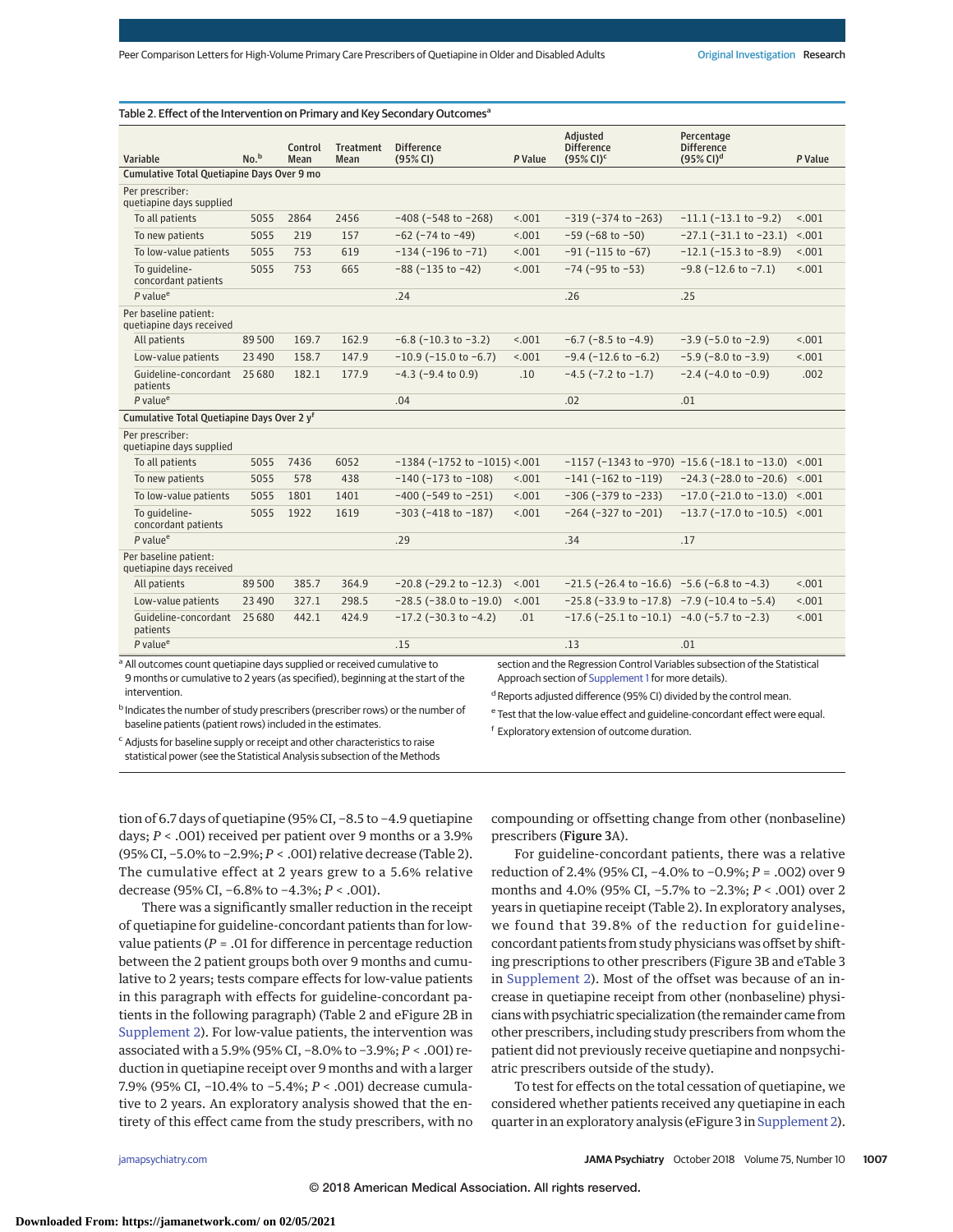## Figure 2. Quarterly Average Quetiapine Prescribing in Control and Treatment Arms





A, Counts all days supplied by the prescribers. B, Counts only days supplied for new patient starts. Each point represents the average number of quetiapine days supplied in each quarter per prescriber relative to the intervention start

date. Error bars indicate 95% CIs. Arrowheads denote when letters were sent to prescribers.





In each panel, the left-most bar shows the percentage difference in quetiapine days between control and treatment patients from all prescribers in the 9 months after the start of the intervention. The next 3 bars display percentage point contributions to the percentage difference of the following 3 mutually exclusive categories: the patient's study prescriber, other nonpsychiatric prescribers, and other psychiatric prescribers. The contributions of these 3 categories sum to the all prescriber percentage difference. Each bar reports an



adjusted percentage difference (difference between control and treatment means, divided by the control mean; difference adjusted for baseline receipt and other characteristics described in the Statistical Analysis subsection of the Methods section and the Regression Control Variables subsection of the Statistical Approach section of [Supplement 1\)](https://jama.jamanetwork.com/article.aspx?doi=10.1001/jamapsychiatry.2018.1867&utm_campaign=articlePDF%26utm_medium=articlePDFlink%26utm_source=articlePDF%26utm_content=jamapsychiatry.2018.1867). Error bars indicate 95% CIs. See eTable 3 in [Supplement 2](https://jama.jamanetwork.com/article.aspx?doi=10.1001/jamapsychiatry.2018.1867&utm_campaign=articlePDF%26utm_medium=articlePDFlink%26utm_source=articlePDF%26utm_content=jamapsychiatry.2018.1867) for coefficients.

Percentage effects on the total cessation were roughly twice as large for low-value patients as for guideline-concordant patients.

There was no statistically significant effect of the intervention on PCPs prescribing or patients receiving other antipsychotics, antianxiety drugs, sleep aids, and antidepressants (eTable 4 and eTable 5 in [Supplement 2\)](https://jama.jamanetwork.com/article.aspx?doi=10.1001/jamapsychiatry.2018.1867&utm_campaign=articlePDF%26utm_medium=articlePDFlink%26utm_source=articlePDF%26utm_content=jamapsychiatry.2018.1867). We studied the receipt of all antipsychotics for the low-value and guidelineconcordant patient groups in an exploratory analysis (eTable 6 in [Supplement 2\)](https://jama.jamanetwork.com/article.aspx?doi=10.1001/jamapsychiatry.2018.1867&utm_campaign=articlePDF%26utm_medium=articlePDFlink%26utm_source=articlePDF%26utm_content=jamapsychiatry.2018.1867).While both patient groups experienced increases in the receipt of other antipsychotics, the magnitudes were small, leaving the qualitative effect of the intervention on the total receipt unchanged.

There was no significant change in mortality, inpatient admissions, emergency department visits, or psychiatrist outpatient visits for baseline patients during the 9-month outcome period. Exploratory analyses of the patient groups detected only a reduction in emergency department visits for guideline-concordant patients (eTable 7 and eFigure 4 in [Supplement 2\)](https://jama.jamanetwork.com/article.aspx?doi=10.1001/jamapsychiatry.2018.1867&utm_campaign=articlePDF%26utm_medium=articlePDFlink%26utm_source=articlePDF%26utm_content=jamapsychiatry.2018.1867).

# **Discussion**

In this randomized clinical trial, we found that peer comparison letters targeting the 5055 highest quetiapine-prescribing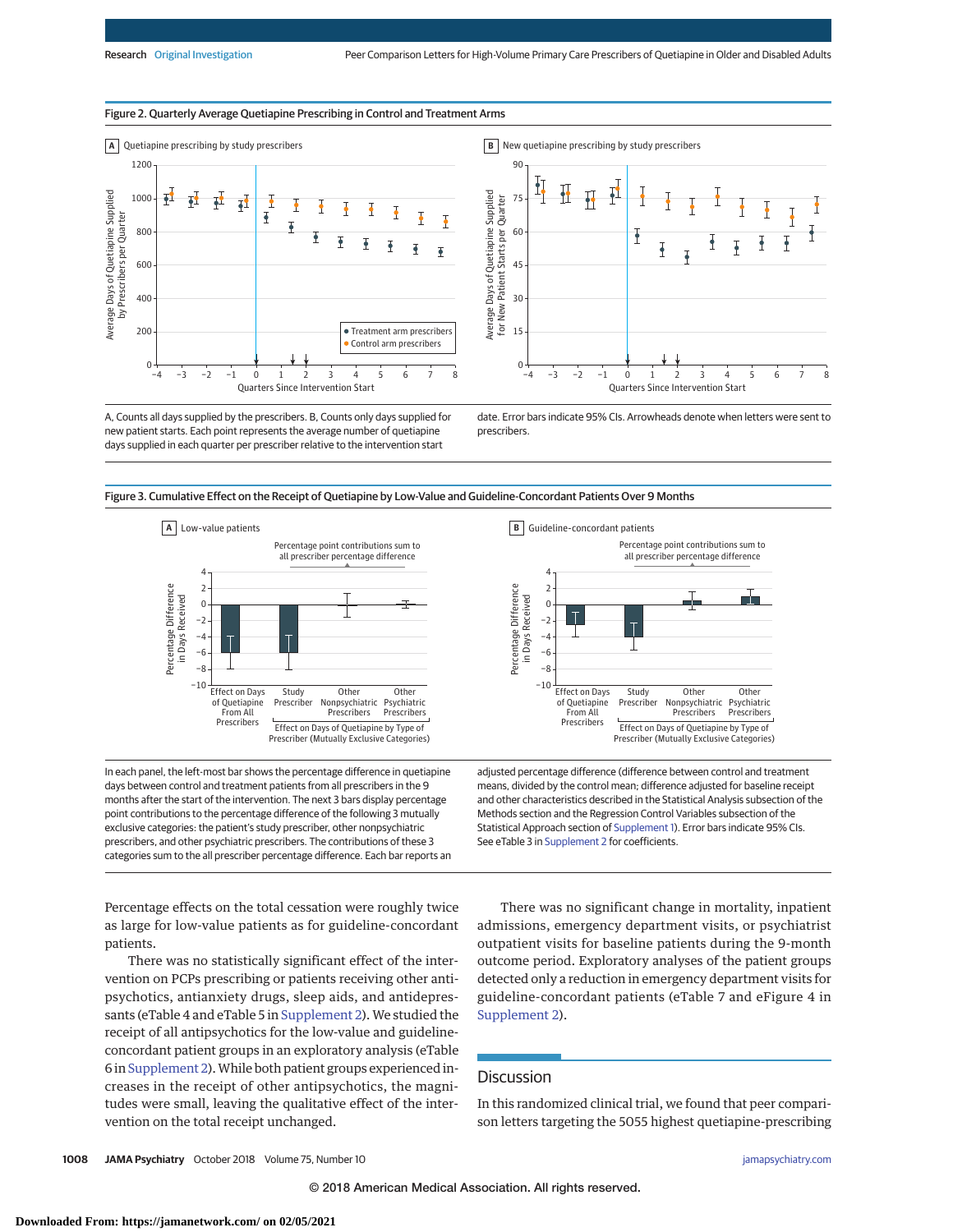PCPs nationwide in the Medicare program led to statistically significant, persistent decreases in quetiapine prescribing. The decrease was pronounced for new quetiapine prescribing, suggesting a particular effect on physicians' decision making about whether to initiate quetiapine treatment. The intervention was associated with reductions in prescribing to both low-value and guideline-concordant patients at the prescriber level; however, at the patient level, low-value patients had a significantly greater decline in quetiapine receipt. We detected no adverse effects of the letters on baseline patients according to mortality data and health care use. These results provide encouraging evidence that high prescribers of antipsychotics can decrease quetiapine prescribing, without adverse clinical consequences, in response to a letter highlighting their overall high rates of prescribing.

Compared with existing work on prescribing quality, this study provides a unique example of a large-scale intervention yielding clinically meaningful, persistent effects. For example, a recent antibiotic prescribing nudge targeting general practitioners throughout England reduced inappropriate prescribing by 3.3%.<sup>24</sup> Effects in the present study were smaller than those of other promising behavioral interventions on prescribing that targeted a more limited number of health care professionals (eg, where a peer comparison message reduced inappropriate antibiotic prescribing by 22% and effects endured after the intervention<sup>23</sup>), although those interventions involved more complex changes, such as modifying electronic health record systems.<sup>22,23,34</sup>

The findings herein also contrast with the null effect of a similar intervention performed by several members of our study team targeting high prescribers of controlled substances, including opioids.25 The present study incorporated lessons from that work that could have contributed to the more substantial effect we observed here. First, our study targeted a wider range of high prescribers (approximately 5% of quetiapine-prescribing PCPs) vs the top 0.3% of all schedule II controlled substance prescribers in the previous study. Second, the letters in the present study had stronger wording regarding the possibility that prescribing was inappropriate and could be reviewed, which may have led physicians to take them more seriously. This finding can guide future evaluations of randomized letters with a variety of framings to find optimally effective approaches to communication.

In many domains we did not observe evidence consistent with significant unintended consequences from the present intervention, such as substitution away from quetiapine toward another antipsychotic agent. We observed reductions in the receipt of quetiapine among guidelineconcordant patients, which could represent negative effects from PCPs cutting quetiapine use indiscriminately, even for patients who may need it. If this represented a harmful change for patients, we may have expected to see higher rates of adverse outcomes in the guideline-concordant patient group as prescribing rates decreased. However, if anything, guideline-concordant patients experienced lower rates of hospital encounters after the intervention. Although there are negative outcomes beyond these that we may not have observed, these results suggest that PCPs may be able

to target guideline-concordant patients for whom stopping quetiapine treatment may be clinically justifiable while maintaining access for patients who experience clinical benefits (by continuing to prescribe to these patients or by shifting them to psychiatrists). In future interventions, it will be important to specifically target low-value care (eg, by selecting physicians not only by their high overall prescribing but also by their high rates of low-value prescribing).

## Limitations

This study has several limitations. First, our analysis included only prescribing covered by Medicare Part D. The letters may have encouraged physicians to reevaluate their prescribing to patients with private insurance, Medicaid, or no insurance coverage. This spillover effect could amplify or dampen the magnitude of our findings, depending on the nature of the spillovers. Second, another limitation concerns the external validity of the study if it was scaled or repeated in a different population. The effectiveness of the letters may have come from their novelty, and the magnitude of effects may decline if letters are used frequently or across multiple settings (eg, antibiotics, opioids, and benzodiazepines) similar to the well-documented phenomenon of alert fatigue.<sup>35</sup> Letters sent to other populations, such as prescribers who were not high-volume outliers, could have different effects. Third, we classify low-value and guideline-concordant prescribing using administrative data, which may have measurement error. Validation studies would enable future interventions to use these data more confidently. Fourth, our outcomes did not measure quality of life or mental health directly, which may have been the most likely domains for detecting a negative effect if the intervention caused harm.

Fifth, because of limitations in data access, we could not estimate effects for patients who were classified as neither low value nor guideline concordant. Imputed effects for this patient group were similar to the overall effects, but we did not report them because it was not possible to impute 95% CIs. We also were not able to assess the characteristics of the psychiatric (and nonpsychiatric) care providers who offset reductions in quetiapine prescribing by study PCPs.

# **Conclusions**

We found that a low-cost series of peer comparison letters targeting PCPs who were high prescribers of quetiapine in the Medicare program resulted in large, sustained decreases in prescribing. We observed greater decreases in likely lowvalue, off-label prescribing than in potentially guidelineconcordant prescribing, with little evidence that prescribers simply switched patients to other similar drugs and with no detected negative effects on patients. With increasing awareness of the dangers of inappropriate prescribing, this study provides evidence that peer comparison letters targeted at high-risk medications could effectively and efficiently create durable improvements in prescribing patterns.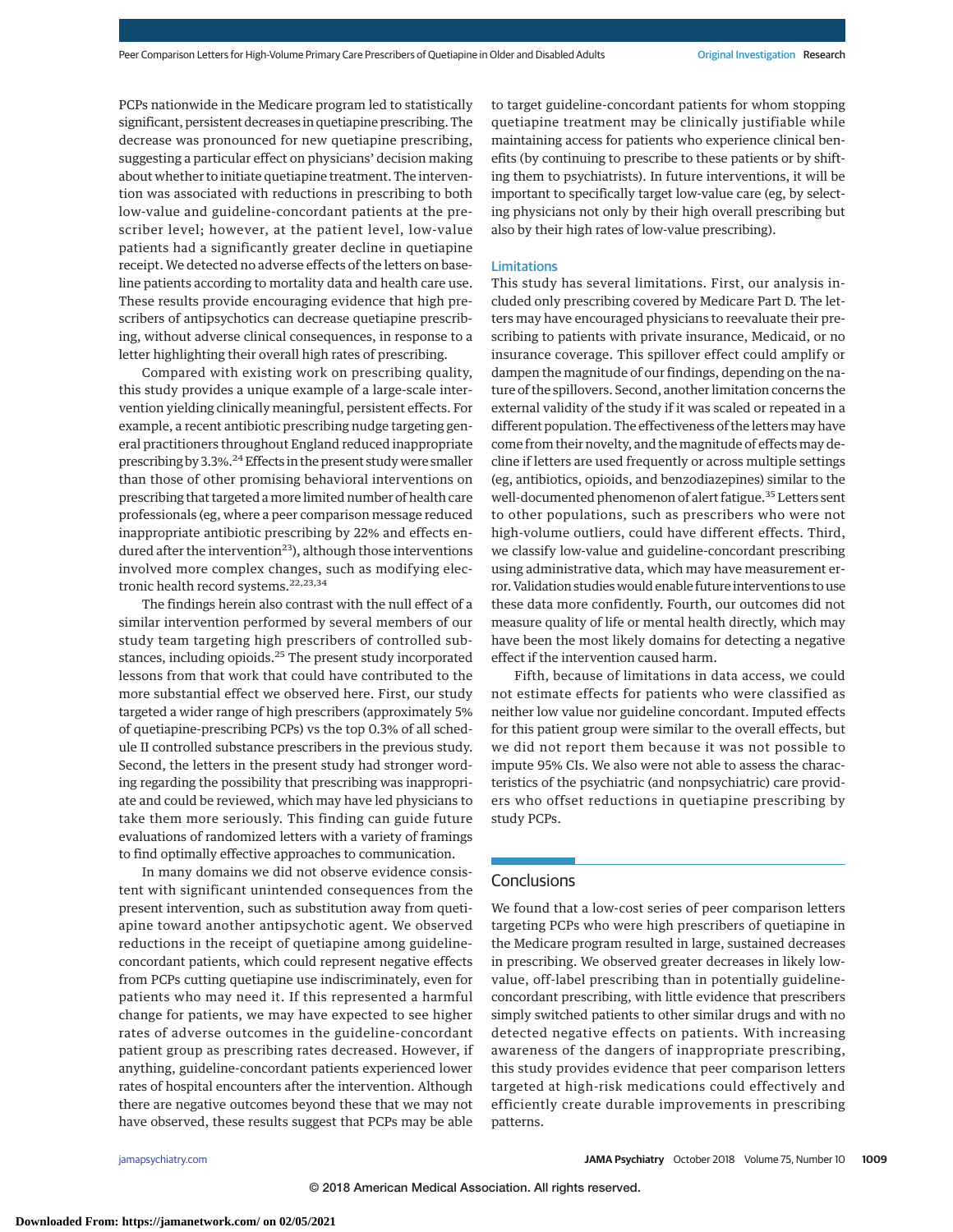## ARTICLE INFORMATION

**Accepted for Publication:** May 31, 2018.

**Published Online:** August 1, 2018. doi[:10.1001/jamapsychiatry.2018.1867](https://jama.jamanetwork.com/article.aspx?doi=10.1001/jamapsychiatry.2018.1867&utm_campaign=articlePDF%26utm_medium=articlePDFlink%26utm_source=articlePDF%26utm_content=jamapsychiatry.2018.1867)

**Author Affiliations:** Department of Health Policy and Management, Mailman School of Public Health, Columbia University, New York, New York (Sacarny); Office of Evaluation Sciences, US General Services Administration, Washington, DC (Sacarny, Yokum); National Bureau of Economic Research, Cambridge, Massachusetts (Sacarny); Department of Health Policy and Management, Harvard T.H. Chan School of Public Health, Boston, Massachusetts (Barnett); Center for Program Integrity, Centers for Medicare & Medicaid Services, US Department of Health and Human Services, Baltimore, Maryland (Le, Agrawal); retired from the Center for Medicare, Centers for Medicare & Medicaid Services, US Department of Health and Human Services, Baltimore, Maryland (Tetkoski); currently with The Lab @ DC, Government of the District of Columbia, Washington, DC (Yokum); currently with the National Quality Forum, Washington, DC (Agrawal).

**Author Contributions:** Dr Sacarny had full access to all of the data in the study and takes responsibility for the integrity of the data and the accuracy of the data analysis. Concept and design: Sacarny, Tetkoski, Yokum, Agrawal. Acquisition, analysis, or interpretation of data: Sacarny, Barnett, Le, Yokum, Agrawal. Drafting of the manuscript: Sacarny. Critical revision of the manuscript for important intellectual content: All authors. Statistical analysis: Sacarny, Barnett. Obtained funding: Sacarny, Yokum. Administrative, technical, or material support: Sacarny, Le, Tetkoski, Yokum, Agrawal. Supervision: Sacarny, Agrawal.

**Conflict of Interest Disclosures:** None reported.

**Funding/Support:** We acknowledge the support of the Robert Wood Johnson Foundation, Abdul Latif Jameel Poverty Action Lab (J-PAL) North America, and the Laura and John Arnold Foundation (all to Dr Sacarny).

**Role of the Funder/Sponsor:** The funding sources had no role in the design and conduct of the study; collection, management, analysis, and interpretation of the data; preparation, review, or approval of the manuscript; and decision to submit the manuscript for publication.

**Disclaimer:** The views expressed in this publication represent those of the authors and not their respective organizations, including the Centers for Medicare & Medicaid Services (CMS). The contents of this publication were reviewed for compliance by CMS.

### **REFERENCES**

**1**. Alexander GC, Gallagher SA, Mascola A, Moloney RM, Stafford RS. Increasing off-label use of antipsychotic medications in the United States, 1995-2008. Pharmacoepidemiol Drug Saf. 2011;20 (2):177-184. doi[:10.1002/pds.2082](https://dx.doi.org/10.1002/pds.2082)

**2**. Government Accountability Office (GAO). Antipsychotic Drug Use: HHS Has Initiatives to Reduce Use Among Older Adults in Nursing Homes, but Should Expand Efforts to Other Settings. Washington, DC: GAO; 2015.

**3**. Semla TP, Lee A, Gurrera R, et al. Off-label prescribing of second-generation antipsychotics to elderly veterans with posttraumatic stress disorder and dementia.J Am Geriatr Soc. 2017;65(8):1789- 1795. doi[:10.1111/jgs.14897](https://dx.doi.org/10.1111/jgs.14897)

**4**. Driessen J, Baik SH, Zhang Y. Trends in off-label use of second-generation antipsychotics in the Medicare population from 2006 to 2012. Psychiatr Serv. 2016;67(8):898-903. doi[:10.1176/appi.ps](https://dx.doi.org/10.1176/appi.ps.201500316) [.201500316](https://dx.doi.org/10.1176/appi.ps.201500316)

**5**. Hwang YJ, Dixon SN, Reiss JP, et al. Atypical antipsychotic drugs and the risk for acute kidney injury and other adverse outcomes in older adults: a population-based cohort study. Ann Intern Med. 2014;161(4):242-248. doi[:10.7326/M13-2796](https://dx.doi.org/10.7326/M13-2796)

**6**. Maust DT, Kim HM, Seyfried LS, et al. Antipsychotics, other psychotropics, and the risk of death in patients with dementia: number needed to harm.JAMA Psychiatry. 2015;72(5):438-445. doi[:10.1001/jamapsychiatry.2014.3018](https://jama.jamanetwork.com/article.aspx?doi=10.1001/jamapsychiatry.2014.3018&utm_campaign=articlePDF%26utm_medium=articlePDFlink%26utm_source=articlePDF%26utm_content=jamapsychiatry.2018.1867)

**7**. Maher AR, Maglione M, Bagley S, et al. Efficacy and comparative effectiveness of atypical antipsychotic medications for off-label uses in adults: a systematic review and meta-analysis.JAMA. 2011;306(12):1359-1369. doi[:10.1001/jama.2011.1360](https://jama.jamanetwork.com/article.aspx?doi=10.1001/jama.2011.1360&utm_campaign=articlePDF%26utm_medium=articlePDFlink%26utm_source=articlePDF%26utm_content=jamapsychiatry.2018.1867)

**8**. El-Saifi N, Moyle W, Jones C, Tuffaha H. Quetiapine safety in older adults: a systematic literature review. J Clin Pharm Ther. 2016;41(1):7-18. doi[:10.1111/jcpt.12357](https://dx.doi.org/10.1111/jcpt.12357)

**9**. Maglione M, Maher AR, Hu J, et al. Off-Label Use of Atypical Antipsychotics: An Update. Rockville, MD: Agency for Healthcare Research and Quality; 2011. [http://www.ncbi.nlm.nih.gov/books/NBK66081/.](http://www.ncbi.nlm.nih.gov/books/NBK66081/) Published September 2011. Accessed June 13, 2018.

**10**. Steinberg M, Lyketsos CG. Atypical antipsychotic use in patients with dementia: managing safety concerns. Am J Psychiatry. 2012; 169(9):900-906. doi[:10.1176/appi.ajp.2012.12030342](https://dx.doi.org/10.1176/appi.ajp.2012.12030342)

**11**. Schneider LS, Dagerman KS, Insel P. Risk of death with atypical antipsychotic drug treatment for dementia: meta-analysis of randomized placebo-controlled trials.JAMA. 2005;294(15): 1934-1943. doi[:10.1001/jama.294.15.1934](https://jama.jamanetwork.com/article.aspx?doi=10.1001/jama.294.15.1934&utm_campaign=articlePDF%26utm_medium=articlePDFlink%26utm_source=articlePDF%26utm_content=jamapsychiatry.2018.1867)

**12**. Ballard C, Margallo-Lana M, Juszczak E, et al. Quetiapine and rivastigmine and cognitive decline in Alzheimer's disease: randomised double blind placebo controlled trial. BMJ. 2005;330(7496):874. doi[:10.1136/bmj.38369.459988.8F](https://dx.doi.org/10.1136/bmj.38369.459988.8F)

**13**. American Psychiatric Association: Choosing Wisely. Five things physicians and patients should question. [http://www.choosingwisely.org/societies](http://www.choosingwisely.org/societies/american-psychiatric-association/) [/american-psychiatric-association/.](http://www.choosingwisely.org/societies/american-psychiatric-association/) Released September 20, 2013; recommendation 5 updated August 21, 2014; recommendation 3 updated April 22, 2015. Accessed September 26, 2017.

**14**. Seroquel (quetiapine fumarate). Highlights of prescribing information. [http://www.accessdata.fda](http://www.accessdata.fda.gov/drugsatfda_docs/label/2016/020639s064lbl.pdf) [.gov/drugsatfda\\_docs/label/2016/020639s064lbl](http://www.accessdata.fda.gov/drugsatfda_docs/label/2016/020639s064lbl.pdf) [.pdf.](http://www.accessdata.fda.gov/drugsatfda_docs/label/2016/020639s064lbl.pdf) Published June 2016. Accessed June 13, 2018.

**15**. American Geriatrics Society 2015 Beers Criteria Update Expert Panel. American Geriatrics Society 2015 updated Beers Criteria for potentially inappropriate medication use in older adults. J Am Geriatr Soc. 2015;63(11):2227-2246. doi[:10.1111/jgs.13702](https://dx.doi.org/10.1111/jgs.13702)

**16**. Office of Surveillance and Epidemiology, Center for Drug Evaluation and Research, US Food and

Drug Administration. Pediatric postmarketing pharmacovigilance and drug utilization review: Seroquel and Seroquel XR. [http://www.fda.gov](http://www.fda.gov/downloads/AdvisoryCommittees/CommitteesMeetingMaterials/PediatricAdvisoryCommittee/UCM494485.pdf) [/downloads/AdvisoryCommittees](http://www.fda.gov/downloads/AdvisoryCommittees/CommitteesMeetingMaterials/PediatricAdvisoryCommittee/UCM494485.pdf) [/CommitteesMeetingMaterials](http://www.fda.gov/downloads/AdvisoryCommittees/CommitteesMeetingMaterials/PediatricAdvisoryCommittee/UCM494485.pdf)

[/PediatricAdvisoryCommittee/UCM494485.pdf.](http://www.fda.gov/downloads/AdvisoryCommittees/CommitteesMeetingMaterials/PediatricAdvisoryCommittee/UCM494485.pdf) Published February 19, 2016. Accessed June 13, 2018.

**17**. Walton SM, Schumock GT, Lee KV, Alexander GC, Meltzer D, Stafford RS. Developing Evidence-Based Research Priorities for Off-Label Drug Use. Rockville, MD: Agency for Healthcare Research and Quality. Effective Health Care Research Report 12. [https://effectivehealthcare](https://effectivehealthcare.ahrq.gov/sites/default/files/pdf/off-label-use-research-priorities_research.pdf) [.ahrq.gov/sites/default/files/pdf/off-label-use](https://effectivehealthcare.ahrq.gov/sites/default/files/pdf/off-label-use-research-priorities_research.pdf) [-research-priorities\\_research.pdf.](https://effectivehealthcare.ahrq.gov/sites/default/files/pdf/off-label-use-research-priorities_research.pdf) Published May 2009. Accessed June 13, 2018.

**18**. Mitka M. CMS seeks to reduce antipsychotic use in nursing home residents with dementia.JAMA. 2012;308(2):119, 121. doi[:10.1001/jama.2012.7422](https://jama.jamanetwork.com/article.aspx?doi=10.1001/jama.2012.7422&utm_campaign=articlePDF%26utm_medium=articlePDFlink%26utm_source=articlePDF%26utm_content=jamapsychiatry.2018.1867)

**19**. Avorn J, Soumerai SB, Everitt DE, et al. A randomized trial of a program to reduce the use of psychoactive drugs in nursing homes. N Engl J Med. 1992;327(3):168-173. doi[:10.1056](https://dx.doi.org/10.1056/NEJM199207163270306) [/NEJM199207163270306](https://dx.doi.org/10.1056/NEJM199207163270306)

**20**. Thompson A, Sullivan SA, Barley M, et al. The DEBIT trial: an intervention to reduce antipsychotic polypharmacy prescribing in adult psychiatry wards: a cluster randomized controlled trial. Psychol Med. 2008;38(5):705-715. doi[:10.1017](https://dx.doi.org/10.1017/S003329170700147X) [/S003329170700147X](https://dx.doi.org/10.1017/S003329170700147X)

**21**. Arditi C, Rège-Walther M, Wyatt JC, Durieux P, Burnand B. Computer-generated reminders delivered on paper to healthcare professionals; effects on professional practice and health care outcomes. [Cochrane Database Syst Rev](https://www.ncbi.nlm.nih.gov/pubmed/23235578). 2012;12: [CD001175.](https://www.ncbi.nlm.nih.gov/pubmed/23235578)

**22**. Meeker D, Knight TK, Friedberg MW, et al. Nudging guideline-concordant antibiotic prescribing: a randomized clinical trial.JAMA Intern Med. 2014;174(3):425-431. doi[:10.1001](https://jama.jamanetwork.com/article.aspx?doi=10.1001/jamainternmed.2013.14191&utm_campaign=articlePDF%26utm_medium=articlePDFlink%26utm_source=articlePDF%26utm_content=jamapsychiatry.2018.1867) [/jamainternmed.2013.14191](https://jama.jamanetwork.com/article.aspx?doi=10.1001/jamainternmed.2013.14191&utm_campaign=articlePDF%26utm_medium=articlePDFlink%26utm_source=articlePDF%26utm_content=jamapsychiatry.2018.1867)

**23**. Meeker D, Linder JA, Fox CR, et al. Effect of behavioral interventions on inappropriate antibiotic prescribing among primary care practices: a randomized clinical trial.JAMA. 2016;315(6):562- 570. doi[:10.1001/jama.2016.0275](https://jama.jamanetwork.com/article.aspx?doi=10.1001/jama.2016.0275&utm_campaign=articlePDF%26utm_medium=articlePDFlink%26utm_source=articlePDF%26utm_content=jamapsychiatry.2018.1867)

**24**. Hallsworth M, Chadborn T, Sallis A, et al. Provision of social norm feedback to high prescribers of antibiotics in general practice: a pragmatic national randomised controlled trial. Lancet. 2016;387(10029):1743-1752. doi[:10.1016](https://dx.doi.org/10.1016/S0140-6736(16)00215-4) [/S0140-6736\(16\)00215-4](https://dx.doi.org/10.1016/S0140-6736(16)00215-4)

**25**. Sacarny A, Yokum D, Finkelstein A, Agrawal S. Medicare letters to curb overprescribing of controlled substances had no detectable effect on providers. Health Aff (Millwood). 2016;35(3):471-479. doi[:10.1377/hlthaff.2015.1025](https://dx.doi.org/10.1377/hlthaff.2015.1025)

**26**. Ivers N, Jamtvedt G, Flottorp S, et al. Audit and feedback: effects on professional practice and healthcare outcomes. [Cochrane Database Syst Rev](https://www.ncbi.nlm.nih.gov/pubmed/22696318). [2012;\(6\):CD000259.](https://www.ncbi.nlm.nih.gov/pubmed/22696318)

**27**. Tukey JW. Exploratory Data Analysis. Indianapolis, IN: Addison-Wesley Publishing Co; 1977.

**28**. Castro L, Scartascini C. Tax compliance and enforcement in the Pampas: evidence from a field experiment. J Econ Behav Organ. 2015;116:65-82. doi[:10.1016/j.jebo.2015.04.002](https://dx.doi.org/10.1016/j.jebo.2015.04.002)

**1010 JAMA Psychiatry** October 2018 Volume 75, Number 10 **(Reprinted)** [jamapsychiatry.com](http://www.jamapsychiatry.com/?utm_campaign=articlePDF%26utm_medium=articlePDFlink%26utm_source=articlePDF%26utm_content=jamapsychiatry.2018.1867)